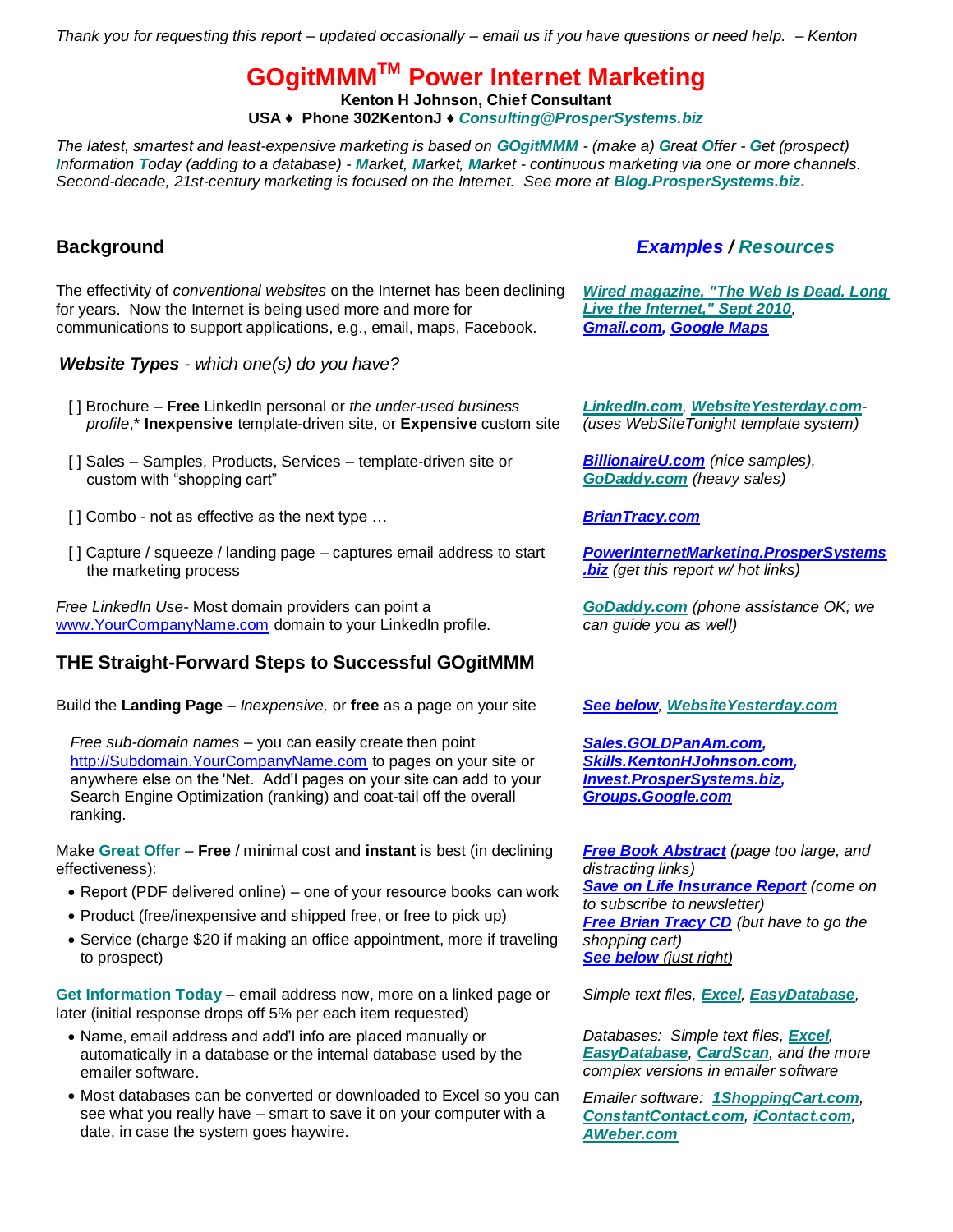### **Market, Market, Market** – continuously, gently – "drip marketing:"

- **90% info, 10% promo** encourages opening your emails
- Start with email free or very inexpensive simple, 40-68 characterwide text, one short paragraph – fast to read, easy on cell phone
- Collect additional information as you engage them more via forms, calls, responses to emails or small then large purchases
- Sequenced (AutoResponder) from day sign up is best, but regular, short, powerful messages is the key
- Reference *brochure website for more details*
- Encourage them to participate in other exposure systems you may have or will create: online groups, Blogs, Facebook, Twitter
- Every 10th communication, drive to *sales website*, your store, office, email phone or online VOIP (Skype, Google Voice)

The simplest way to email is to copy the email addresses into the BCC line (Blind Carbon Copy vs TO or CC) , and click send.

However, emailer software makes regular emailing straight-forward and allows many more email addresses than straight emailing.

Excel data can also be MailMerged into Word for custom letters, bills, etc, as well as loaded into other systems such as QuickBooks, Google Contacts.

To fully utilize your database, expand it to include other marketing/sales info: keywords, source of contact, notes, sign-up and call-back dates, purchases

All Marketing Methods - start with email then branch out based on testing (5-10% of your contact marketing budget):

- Electronic: email, text (SMS) mail, video, webinar, discussion groups, recorded message, auto-dialer, fax broadcast, private membership website
- Conventional: direct mail, printed newsletter, show, MeetUp groups, seminar

*Simply copy email addresses into an email BCC line, [MS Word MailMerge](http://office.microsoft.com/en-us/word-help/word-mail-merge-a-walk-through-the-process-HA001034920.aspx), [ConstantContact.com](http://constantcontact.com/), [iContact.com](http://icontact.com/), [Aweber.com](http://aweber.com/)*

*[ExcellentHouses.com](http://www.excellenthouses.com/Buy-Lease.html) (collection form via GoDaddy's WebSiteTonight), [Political Input Form](http://itfgdocspolitical.prospersystems.biz/) (in a Google Docs database – good form, candidate destabilized)*

*[1ShoppingCart.com/autoresponder](http://www.1shoppingcart.com/autoresponder)*

*[Google Group](http://group.prospersystems.biz/), [Google Blogger](http://blog.prospersystems.biz/), [LinkedIn.com](http://www.linkedin.com/in/KentonHJohnson), [Facebook.com](http://www.facebook.com/Kentonjohn), <Twitter.com>*

*Databases: Simple text files, [Excel](http://office.microsoft.com/en-us/access-help/using-access-or-excel-to-manage-your-data-HA001042918.aspx), [EasyDatabase](http://www.google.com/search?q=easy+database+site%3Agodaddy.com), [CardScan](http://cardscan.com/)*

*Emailer software: [1ShoppingCart.com](http://www.1shoppingcart.com/), [ConstantContact.com](http://constantcontact.com/), [iContact.com](http://icontact.com/), [Aweber.com](http://aweber.com/)*

*[MS Word MailMerge](http://office.microsoft.com/en-us/word-help/word-mail-merge-a-walk-through-the-process-HA001034920.aspx), [QuickBooks,](http://quickbooks.com/)  [Google Contacts](http://www.google.com/contacts)*

*[Excel](http://office.microsoft.com/en-us/access-help/using-access-or-excel-to-manage-your-data-HA001042918.aspx), [EasyDatabase](http://www.google.com/search?q=easy+database+site%3Agodaddy.com), [CardScan](http://cardscan.com/)*

### *[SMS mailers,](http://www.google.com/search?q=sms+marketing+software) [YouTube,](http://youtube.com/) [GoToMeeting,](http://gotomeeting.com/) [Google Groups](http://groups.google.com/)*

*[MeetUp.com](http://meetup.com/) (excellent way to provide group information),* 

*[MarketingClubDenver.com](http://marketingclubdenver.com/) (bi-weekly, super leader and group), [CEOSpace.net](http://ceospace.net/) (ubiquitous group of business builders meets weekly or so in many cities in USA and Canada)*